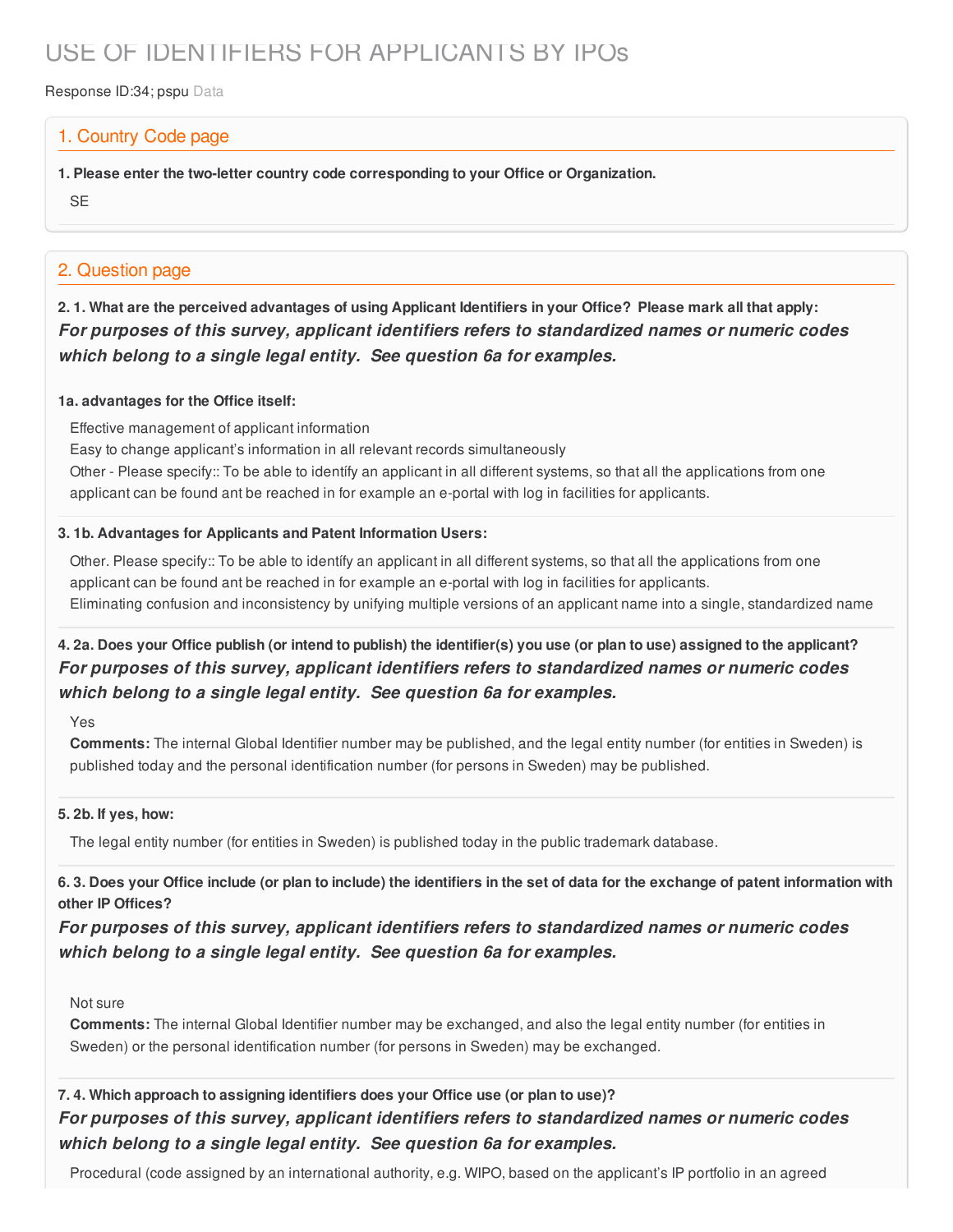international database)

Other. Please specify:: A internal Global Identifier (made ut by the Swedish Patent Office) and legal entity number (for entities in Sweden) or the personal identification number (for persons in Sweden), we also use EPO Smartcard number.

### **8. 5. How does your Office ensure that an applicant has only one identifier?** *For purposes of this survey, applicant identifiers refers to standardized names or numeric codes which belong to a single legal entity. See question 6a for examples.*

In case of national applicants,: If an applicant does not give a unique identifier when applying, we can not ensure this. In case of foreign applicants,: If an applicant does not give a unique identifier when applying, we can not ensure this.

**9. 6a. What information does your Office request in order to determine identifiers for national applicants?**

### *For purposes of this survey, applicant identifiers refers to standardized names or numeric codes which belong to a single legal entity. See question 6a for examples.*

Copy from the register of legal entities

Other. Please specify:: Swedish personal identification number.

**Comments:** For companies we use copy from the register of legal entities, for persons we use Swedish personal identification number.

**10. 6b. What information does your Office request in order to determine identifiers for foreign applicants?** *For purposes of this survey, applicant identifiers refers to standardized names or numeric codes which belong to a single legal entity. See question 6a for examples.*

Copy from the register of legal entities

Other. Please specify:: We also demand "Power of Attorney" for entities and when applying it is possible to use the global identification number issued by the Swedish Patent Office.

11.7a. Does your Office consider that a Global Identifier (GID) would be a desirable solution for applicant name **standardization?**

Yes **Comments:**

#### **12. 7b. If yes, could you suggest how the GID should be established and maintained?**

We suggest the GID shall indicate if it represents a legal entity or a person (with for example two different letters - one specific letter for a legal entity and one specific letter for a person). We suggets that the GID also should have a unique number and with a check sum at the end.

13.7c. In case a GID is established, will your Office use both the GID and a national identifier at the same time, or will your **Office use the GID instead of a national identifier?**

If there is a GID, we assume that we will use that. We are able to use the national identifier in parallell/connected internally at the office.

## **14.PART B - NO IDENTIFIER**

8a. If your Office does not use or does not intend to use identifiers for applicants, please explain why:

*For purposes of this survey, applicant identifiers refers to standardized names or numeric codes*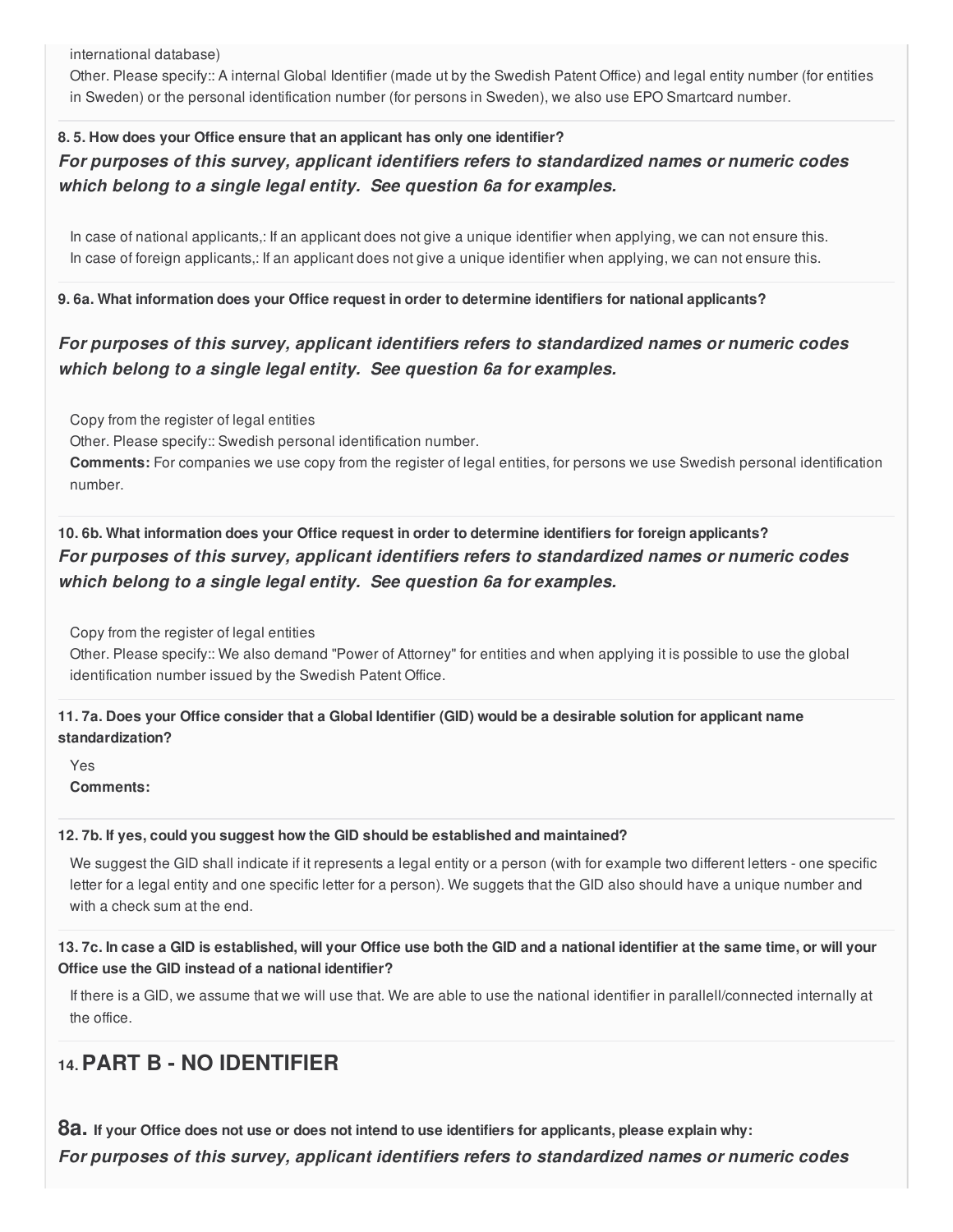*which belong to a single legal entity. See question 6a for examples.*

15.8b. Please describe any alternative approach to the use of identifiers that your office is using or contemplates using, including how that approach deals with issues of name ambiguity (misspellings, multiple spellings, different character sets, **etc):**

*For purposes of this survey, applicant identifiers refers to standardized names or numeric codes which belong to a single legal entity. See question 6a for examples.*

16.9. Please explain any drawbacks or legal complications your Office may have related to using identifiers: *For purposes of this survey, applicant identifiers refers to standardized names or numeric codes which belong to a single legal entity. See question 6a for examples.*

**17. 10. Which of the following options would you consider for investigation in your Office?**

*[Note \* Normalization – correction of "trivial" errors (which leave the possibility of multiple name variants for one applicant)*

*\*\* Standardization – using one name variant for an applicant (which might not be the ultimate owner, as IP rights can be registered in the name of a subsidiary when the beneficiary is the parent company)]*

Please mark each option that you choose with (L: Low), (M: Medium) or (H: High) depending on the priority attributed **by your office.**

|                                                               | $L:$ Low | M: Medium | $H:$ High |
|---------------------------------------------------------------|----------|-----------|-----------|
| Use of identifiers                                            |          |           |           |
| Normalized* names                                             |          |           |           |
| Use of "dictionaries" of patentee names by patent information |          | X         |           |
| Use of standardized** names designated by applicants          | X        |           |           |

**Other. Please specify:**

18.11. What is your Office's desired outcome from the Name Standardization Task Force (set of recommendations, public **database, etc.)? Please explain:**

We would like a name standard where it is clear what information that should be included regarding applicant names. It should be clear what everything means, for example not only Address line 1, Address line 2 - but more information on what is expected to include in Address line 1 compare to address line 2 etc.

19.12. Where should the standardization effort be focused? For example, on internal systems in IPOs or for externally-held **IP databases?**

Both internal use and external use is important.

20.12a. Does your Office use (or plan to use) a computer algorithm for the normalization or standardization of applicant **names?**

No **Comments:**